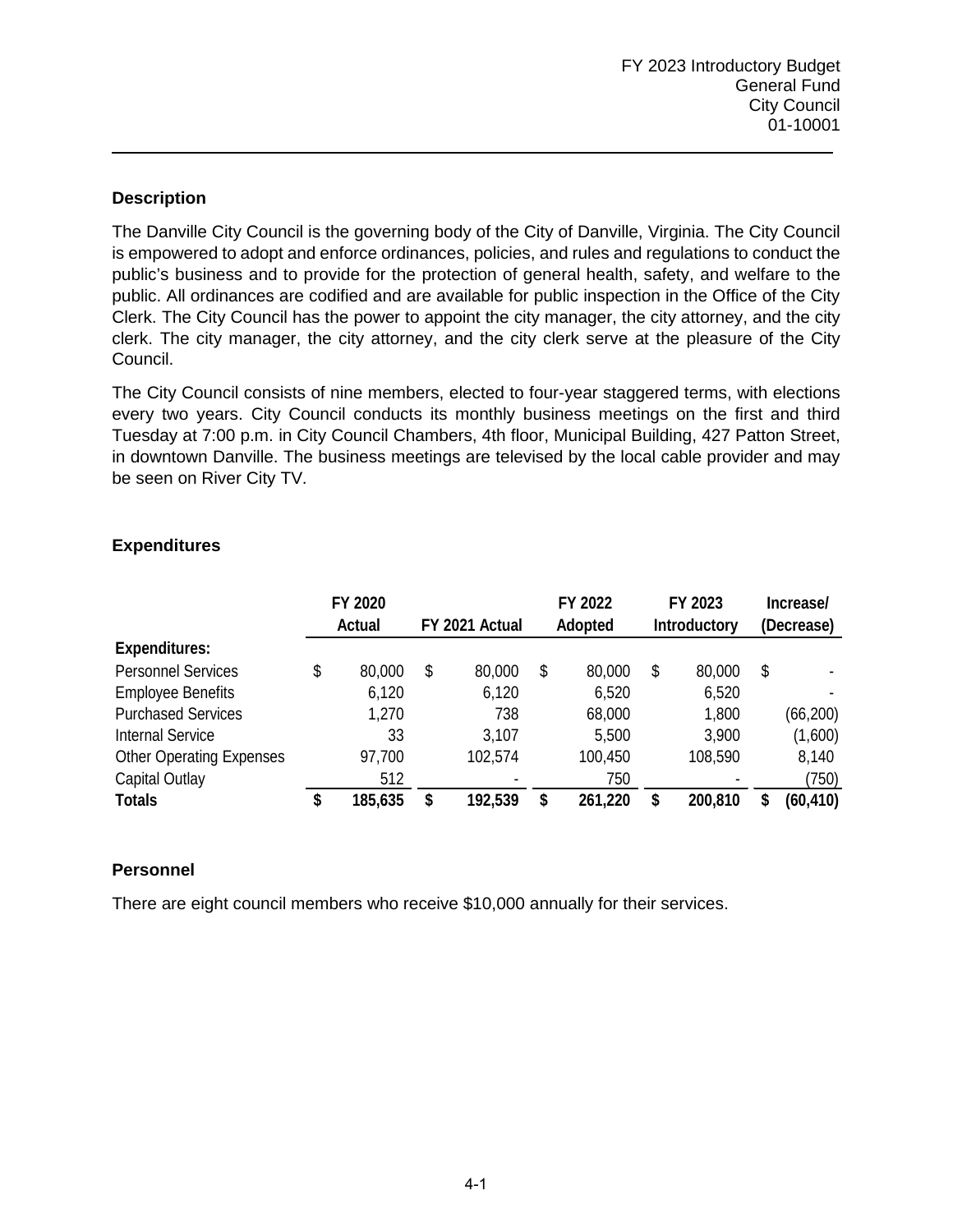The mayor serves as the president of the City Council, presides at all meetings of the City Council, and performs other duties consistent with the office as may be imposed by the City Council. The mayor is entitled to vote and speak on the issues as is afforded other members of the City Council; however, they are not granted any veto power. The mayor is recognized as the head of the City government for all ceremonial purposes, the purposes of military law, and the service of the civil process.

The Office of the Mayor also represents the City at various functions, both public and private. The mayor issues proclamations, signs all ordinances, and resolutions adopted by the City Council, and has the authority to call special meetings of the City Council.

### **Expenditures**

|                                 | FY 2020<br>FY 2021 Actual<br><b>Actual</b> |    |        | FY 2022<br><b>Adopted</b> |        | FY 2023<br><b>Introductory</b> |        | Increase/<br>(Decrease) |     |
|---------------------------------|--------------------------------------------|----|--------|---------------------------|--------|--------------------------------|--------|-------------------------|-----|
| <b>Expenditures:</b>            |                                            |    |        |                           |        |                                |        |                         |     |
| <b>Personnel Services</b>       | 12,000                                     | \$ | 12,000 | \$                        | 12,000 | \$                             | 12,000 | S                       |     |
| <b>Employee Benefits</b>        | 918                                        |    | 918    |                           | 980    |                                | 980    |                         |     |
| <b>Internal Service</b>         | 3,620                                      |    |        |                           | 20     |                                | 490    |                         | 470 |
| <b>Other Operating Expenses</b> | 2,055                                      |    | 905    |                           | 2,490  |                                | 2,490  |                         |     |
| <b>Totals</b>                   | 18,593                                     | S  | 13,823 | S                         | 15,490 |                                | 15,960 |                         | 470 |

# **Personnel**

The Mayor's position is part-time and receives an annual salary of \$12,000.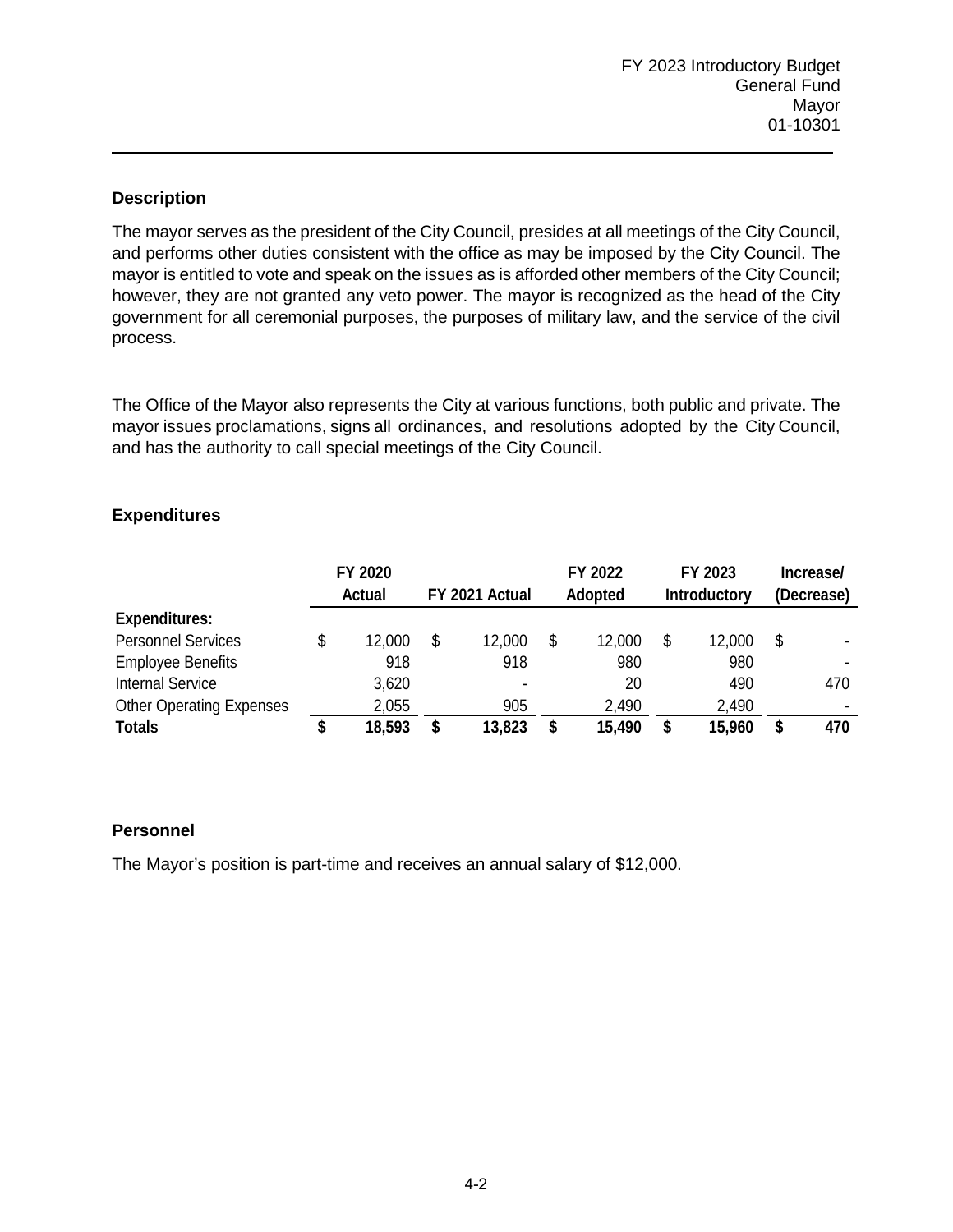The City of Danville converted to the council-manager form of government in 1951. This provides for professional, non-partisan management of municipal affairs.

The city manager is the chief executive officer of the City and is responsible to the City Council for the proper administration of the City government. The City Manager has the responsibility to see that all laws and ordinances are enforced; exercise supervision and control over all administrative departments and divisions of the City; attend all regular meetings of the City Council, with the right to take part in discussion, but having no vote; recommend to the City Council, for adoption, such measures as they deem necessary or expedient; make and execute all contracts on behalf of the City, except as may be otherwise provided by the City Charter or by ordinance passed by the City Council; prepare and submit the annual budget; keep City Council fully advised at all times as to the present and future physical needs of the City; perform other duties as may be prescribed by the City Charter or the City Council; and be responsible for the appointment and removal of all officers and employees of the City.

#### **Expenditures**

|                                 |    | FY 2020<br><b>Actual</b> | FY 2021 Actual | FY 2022<br>Adopted | FY 2023<br><b>Introductory</b> |   | Increase/<br>(Decrease) |
|---------------------------------|----|--------------------------|----------------|--------------------|--------------------------------|---|-------------------------|
| <b>Expenditures</b>             |    |                          |                |                    |                                |   |                         |
| <b>Personnel Services</b>       | \$ | 492,070                  | \$<br>508,505  | \$<br>497,240      | \$<br>479,990                  | S | (17, 250)               |
| <b>Employee Benefits</b>        |    | 59,050                   | 68,708         | 68,780             | 62,450                         |   | (6, 330)                |
| <b>Purchased Services</b>       |    | 13,362                   | 8,163          | 850                | 1,000                          |   | 150                     |
| Internal Service                |    | 15,653                   | 11,433         | 13,430             | 15,130                         |   | 1,700                   |
| <b>Other Operating Expenses</b> |    | 30,433                   | 35,879         | 32,110             | 36,900                         |   | 4,790                   |
| <b>Capital Outlay</b>           |    | 1,213                    |                |                    | 500                            |   | 500                     |
| <b>Totals</b>                   | S  | 611,781                  | \$<br>632,688  | \$<br>612,410      | 595.970                        |   | (16, 440)               |

#### **Personnel**

|                               | FY 2020     | FY 2021     | FY 2022     | FY 2023     |
|-------------------------------|-------------|-------------|-------------|-------------|
| <b>Position Title</b>         | <b>FTEs</b> | <b>FTEs</b> | <b>FTEs</b> | <b>FTEs</b> |
| <b>CITY MANAGER</b>           | 1.000       | 1.000       | 1.000       | 1.000       |
| <b>EXECUTIVE SECRETARY</b>    | 1.000       | 1.000       | 1.000       | 1.000       |
| <b>EXECUTIVE ASSISTANT</b>    | 1.000       | 1.000       | 1.000       |             |
| <b>HOUSING COORDINATOR</b>    |             |             |             | 1.000       |
| ASSISTANT TO THE CITY MANAGER | 1.000       | 1.000       | 1.000       | 1.000       |
| <b>DEPUTY CITY MANAGER</b>    | 1.000       | 1.000       | 1.000       | 1.000       |
| <b>Total</b>                  | 5.000       | 5.000       | 5.000       | 5.000       |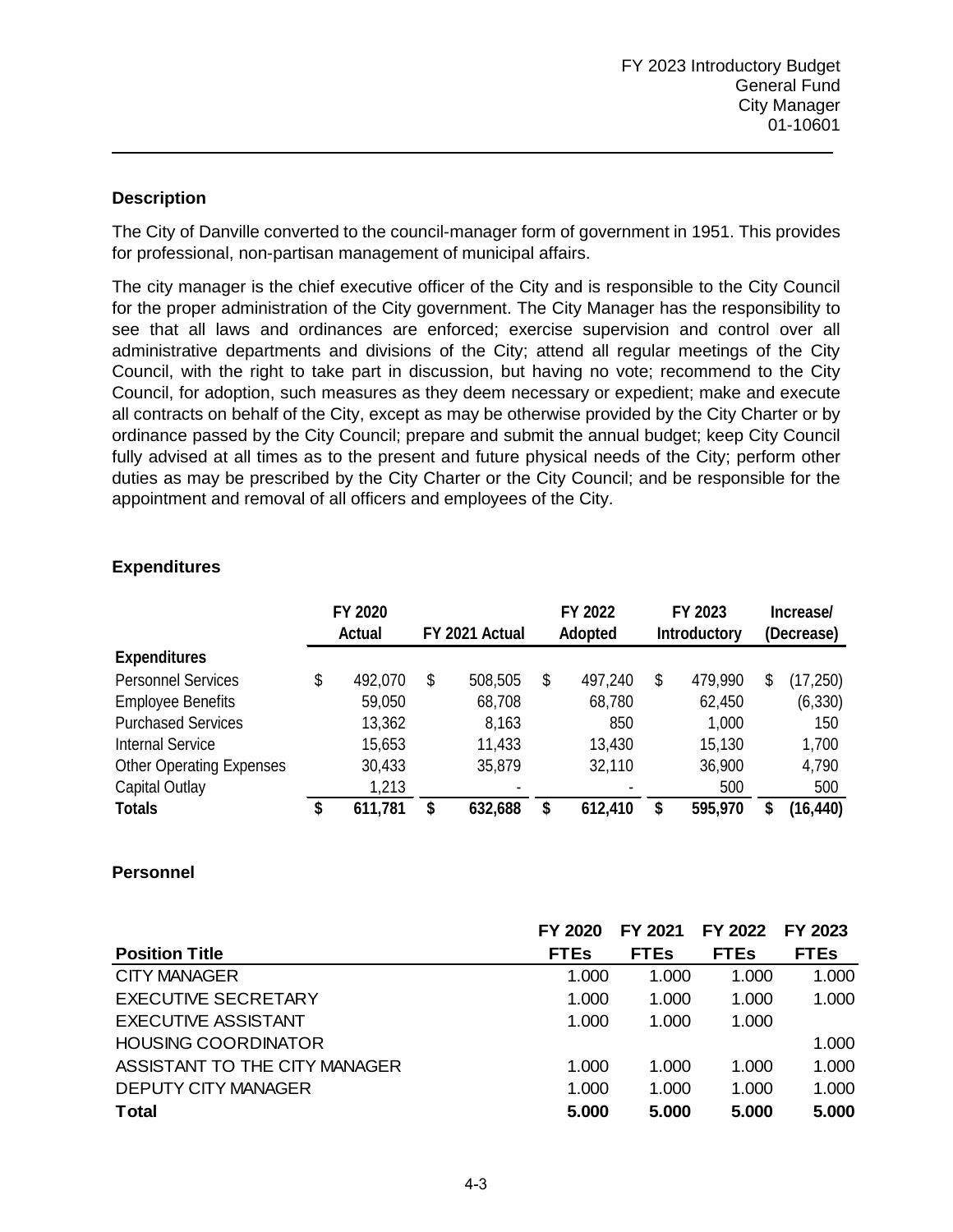The City Clerk/Clerk of Council is appointed by the Danville City Council. The Clerk records all minutes, ordinances, resolutions, and contracts approved by City Council and is responsible for the codification of the City Code and its distribution. This office also maintains historical files, City Council records, and official contracts/agreements approved by City Council. For budgeting, it is a sub-activity of the City Manager's Office.

## **Expenditures**

|                                 | FY 2020<br><b>Actual</b> | FY 2021 Actual | FY 2022<br>Adopted | FY 2023<br><b>Introductory</b> |   | Increase/<br>(Decrease) |
|---------------------------------|--------------------------|----------------|--------------------|--------------------------------|---|-------------------------|
| <b>Expenditures:</b>            |                          |                |                    |                                |   |                         |
| <b>Personnel Services</b>       | \$<br>50,849             | \$<br>56,156   | \$<br>55,730       | \$<br>58,520                   | S | 2,790                   |
| <b>Employee Benefits</b>        | 6,354                    | 7,607          | 8,090              | 8,060                          |   | (30)                    |
| <b>Purchased Services</b>       | 15,016                   | 16,070         | 25,300             | 24,000                         |   | (1,300)                 |
| <b>Internal Service</b>         | 3,744                    | 4,378          | 9,190              | 6,230                          |   | (2,960)                 |
| <b>Other Operating Expenses</b> | 9,074                    | 8,729          | 15,040             | 20,160                         |   | 5,120                   |
| <b>Totals</b>                   | \$<br>85,037             | \$<br>92,940   | \$<br>113,350      | \$<br>116,970                  | S | 3,620                   |

### **Personnel**

### **CITY CLERK**

|                         |             | FY 2020 FY 2021 FY 2022 FY 2023 |       |       |
|-------------------------|-------------|---------------------------------|-------|-------|
| <b>Position Title</b>   | <b>FTES</b> | <b>FTEs FTEs FTEs</b>           |       |       |
| <b>CLERK OF COUNCIL</b> | 1.000       | 1.000                           | 1.000 | 1.000 |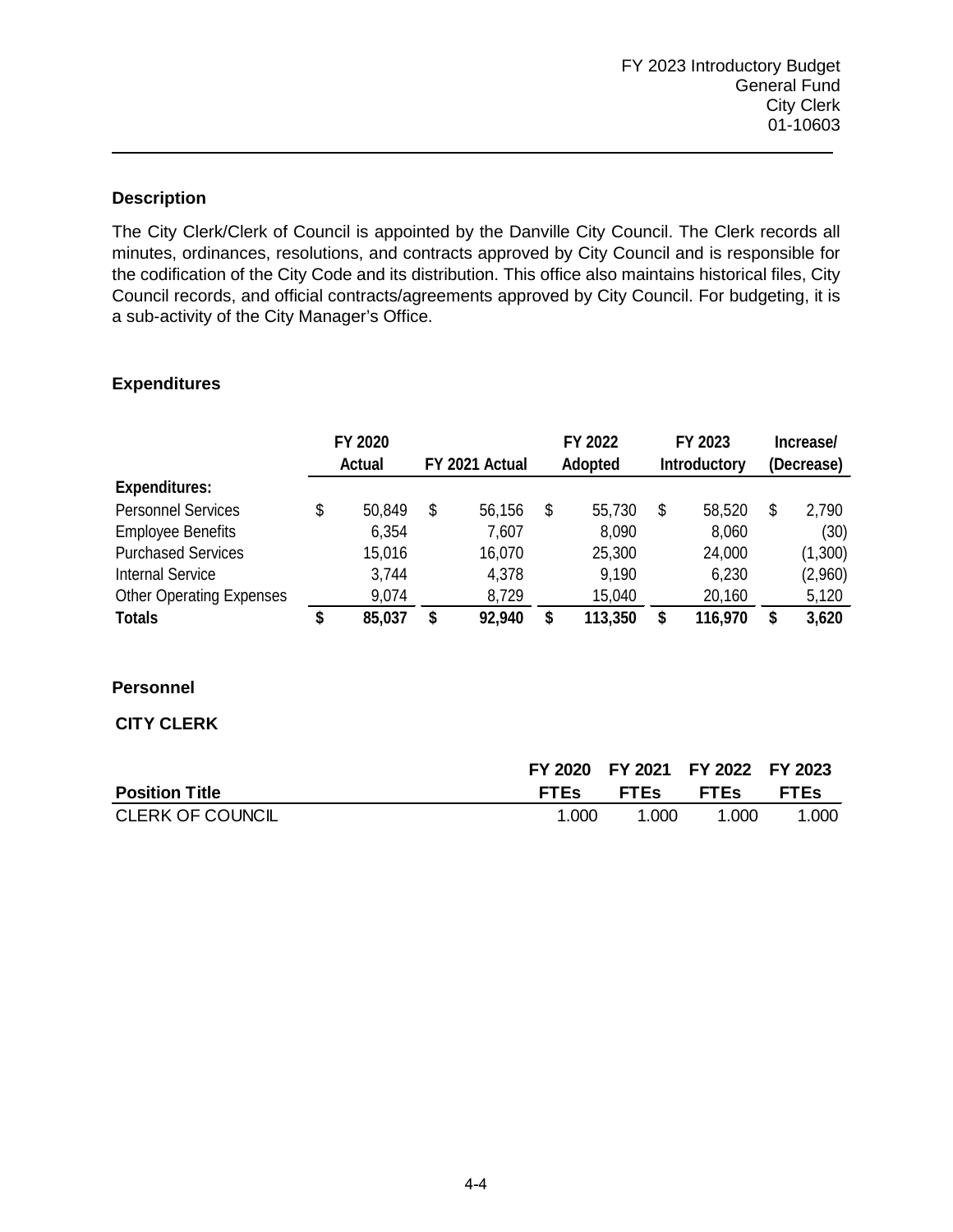River City TV serves as the City of Danville's government-educational access channel. The mission of River City TV is to keep the citizens of Danville well-informed of the functions of local government and the Danville Public School System.

The channel is managed and operated by the City of Danville's Multimedia Manager through the City's cable franchise agreement.

#### **Expenditures**

The Electric Fund provides a portion of the cost for this operation as reflected in the Recovery line below.

|                                    | FY 2020<br><b>Actual</b> | FY 2021<br><b>Actual</b> | FY 2022<br>Adopted | FY 2023<br><b>Introductory</b> | Increase/<br>(Decrease) |
|------------------------------------|--------------------------|--------------------------|--------------------|--------------------------------|-------------------------|
| <b>Revenues:</b>                   |                          |                          |                    |                                |                         |
| Recoveries                         | \$<br>50,000             | \$<br>50,000             | \$<br>50,000       | \$<br>50,000                   | \$                      |
| <b>Expenditures:</b>               |                          |                          |                    |                                |                         |
| <b>Personnel Services</b>          | \$<br>71,523             | \$<br>73,609             | \$<br>74,030       | \$<br>77,550                   | \$<br>3,520             |
| <b>Employee Benefits</b>           | 9,105                    | 10,490                   | 10,740             | 10,690                         | (50)                    |
| <b>Purchased Services</b>          | 1,979                    | 562                      | 7,500              | 5,500                          | (2,000)                 |
| <b>Internal Service</b>            | 6,652                    | 10,630                   | 10,520             | 10,180                         | (340)                   |
| <b>Other Operating Expenses</b>    | 1,945                    | 1,164                    | 3,080              | 3,340                          | 260                     |
| <b>Capital Outlay</b>              | 17,605                   | 2,863                    | 10,000             | 10,000                         |                         |
| <b>Totals</b>                      | \$<br>108,809            | \$<br>99,318             | \$<br>115,870      | \$<br>117,260                  | \$<br>1,390             |
| <b>Net Cost to General Fund \$</b> | 58,809                   | \$<br>49,318             | \$<br>65,870       | \$<br>67,260                   | \$<br>1,390             |
|                                    |                          |                          |                    |                                |                         |

# **Personnel**

**RIVER CITY TV**

|                           |             |             | FY 2020 FY 2021 FY 2022 FY 2023 |             |
|---------------------------|-------------|-------------|---------------------------------|-------------|
| <b>Position Title</b>     | <b>FTEs</b> | <b>FTEs</b> | $\cdot$ FTEs                    | <b>FTEs</b> |
| <b>MULTIMEDIA MANAGER</b> | 1.000       | 1.000       | 1.000                           | 1.000       |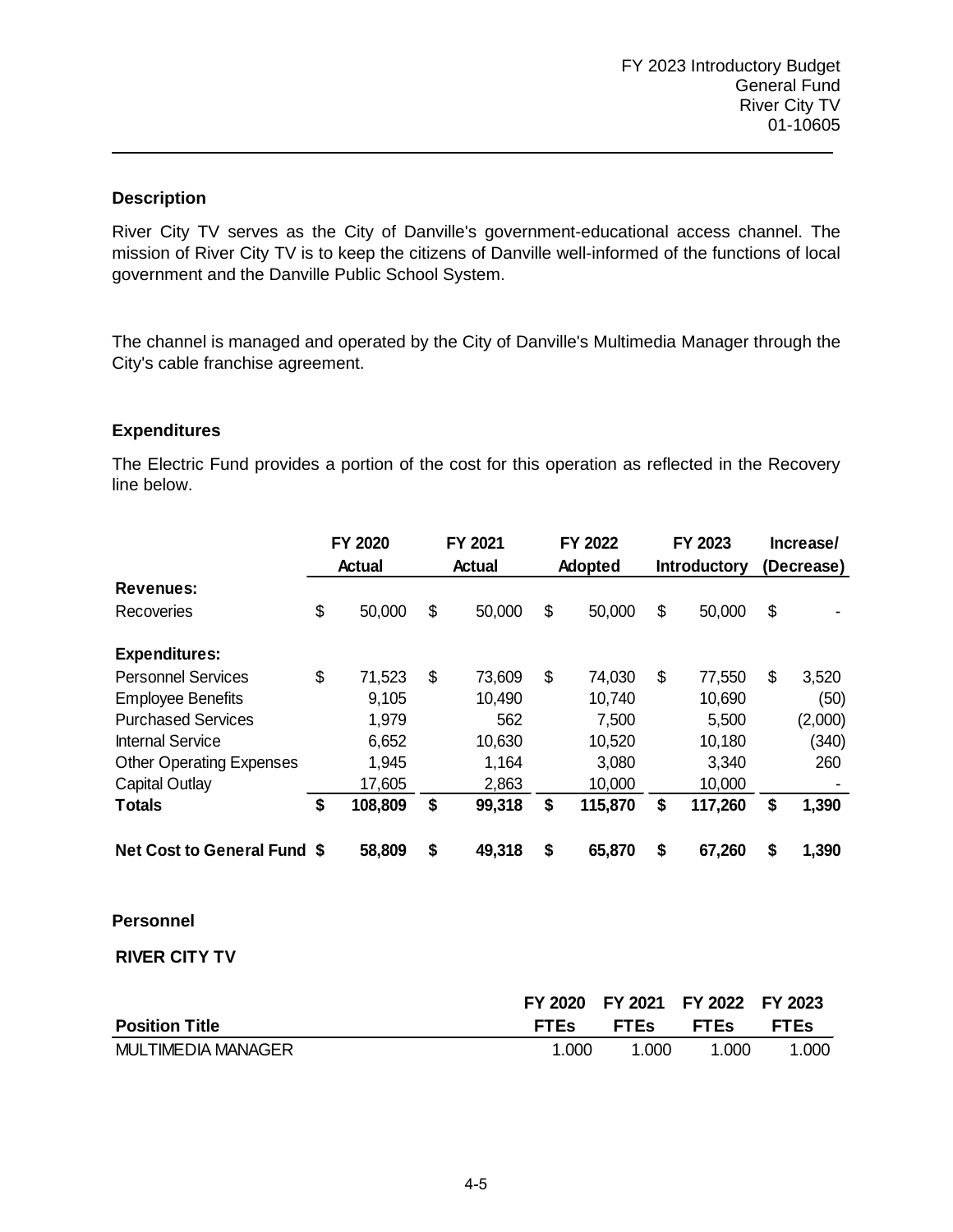This division of the City Manager's Office coordinates activities and programs between City departments, community groups and agencies in the awareness, suppression, intervention, and prevention of gang related activity. In addition to the award-winning "Project Imagine" program – a 9-week work readiness program for ages 15 to 21 that provides at-risk and gang affiliated individuals with employment education and on the job training – this division focuses on outreach and partnerships to with the goal of crime reduction through early intervention.

### **Expenditures**

|                                 | FY 2020                  | FY 2021       |                          | FY 2022        | FY 2023             |            | Increase/ |
|---------------------------------|--------------------------|---------------|--------------------------|----------------|---------------------|------------|-----------|
|                                 | <b>Actual</b>            | <b>Actual</b> |                          | Adopted        | <b>Introductory</b> | (Decrease) |           |
| <b>Expenditures:</b>            |                          |               |                          |                |                     |            |           |
| <b>Personnel Services</b>       | \$<br>Ξ.                 | \$            | -                        | \$<br>$\sim$   | \$<br>181,640       | S.         | 181,640   |
| <b>Employee Benefits</b>        | $\overline{\phantom{0}}$ |               |                          |                | 21,120              |            | 21,120    |
| <b>Purchased Services</b>       | ۰.                       |               |                          |                | 34,800              |            | 34,800    |
| <b>Internal Service</b>         |                          |               | $\overline{\phantom{0}}$ |                | 2,100               |            | 2,100     |
| <b>Other Operating Expenses</b> |                          |               | -                        |                | 31,480              |            | 31,480    |
| <b>Capital Outlay</b>           | $\overline{\phantom{0}}$ |               |                          |                | 1,450               |            | 1,450     |
| <b>Totals</b>                   | ۰.                       |               | $\blacksquare$           | $\blacksquare$ | 272,590             | SS.        | 272,590   |

# **Personnel**

The Youth and Gang Violence Prevention Outreach Worker positions are fully grant funded. In FY2022, all positions were fully grant funded.

|                                         | FY 2020     | FY 2021     | FY 2022 FY 2023 |             |
|-----------------------------------------|-------------|-------------|-----------------|-------------|
| <b>Position Title</b>                   | <b>FTEs</b> | <b>FTEs</b> | <b>FTEs</b>     | <b>FTEs</b> |
| YOUTH & GANG VIOL COORD                 |             |             | 1.000           | 1.000       |
| Y&G VIOLENCE PREVENTION OUTREACH WORKER |             |             | 3.000           | 4.000       |
| <b>COMMUNITY LIAISON</b>                |             |             |                 | 1.000       |
| ASST YOUTH & GANG VIOL COORD            |             |             |                 | 1.000       |
| <b>Total</b>                            |             |             | 4.000           | 7.000       |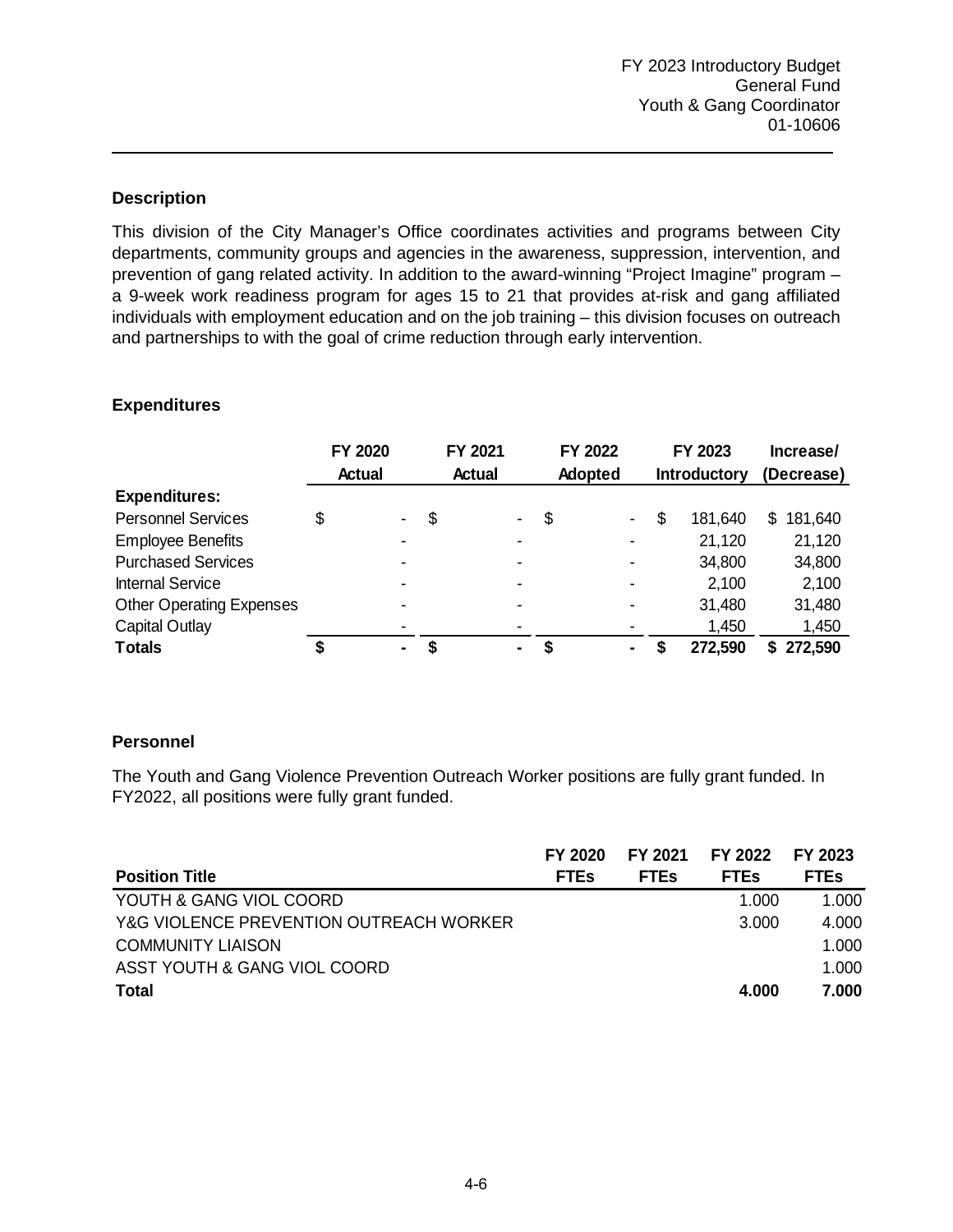The Budget Office is responsible for the development of operating and capital budgets of the City. This office performs long-range fiscal planning, revenues and expenditures forecasting, and examination of agency operations and procedures. The Budget Office also maintains corporate financial control throughout the year and provides professional management and research assistance on issues related to financial management, productivity, and the effective and efficient use of city funds. Beginning October 2021, the Budget Office was changed to a Finance Department division.

# **Expenditures**

|                                 |    | FY 2020<br><b>Actual</b> | FY 2021 Actual |    | FY 2022<br><b>Adopted</b> |    | FY 2023<br><b>Introductory</b> | Increase/<br>(Decrease) |
|---------------------------------|----|--------------------------|----------------|----|---------------------------|----|--------------------------------|-------------------------|
| <b>Expenditures:</b>            |    |                          |                |    |                           |    |                                |                         |
| <b>Personnel Services</b>       | \$ | 107,217                  | \$<br>110,344  | \$ | 110,970                   | \$ |                                | \$(110,970)             |
| <b>Employee Benefits</b>        |    | 13,931                   | 16,163         |    | 16,090                    |    |                                | (16,090)                |
| <b>Purchased Services</b>       |    | 525                      | 28             |    | 600                       |    |                                | (600)                   |
| <b>Internal Service</b>         |    | 2,553                    | 2,638          |    | 3,160                     |    |                                | (3, 160)                |
| <b>Other Operating Expenses</b> |    | 1,139                    | 1,050          |    | 1,050                     |    |                                | (1,050)                 |
| <b>Totals</b>                   | S  | 125,365                  | \$<br>130,223  | S  | 131,870                   | S  |                                | (131, 870)              |

# **Personnel**

|                       |             | FY 2020 FY 2021 FY 2022 FY 2023 |       |             |
|-----------------------|-------------|---------------------------------|-------|-------------|
| <b>Position Title</b> | <b>FTEs</b> | FTEs FTEs                       |       | <b>FTEs</b> |
| DIRECTOR OF BUDGET    | 1.000       | 1.000                           | 1.000 |             |
| Total                 | 1.000       | 1.000                           | 1.000 |             |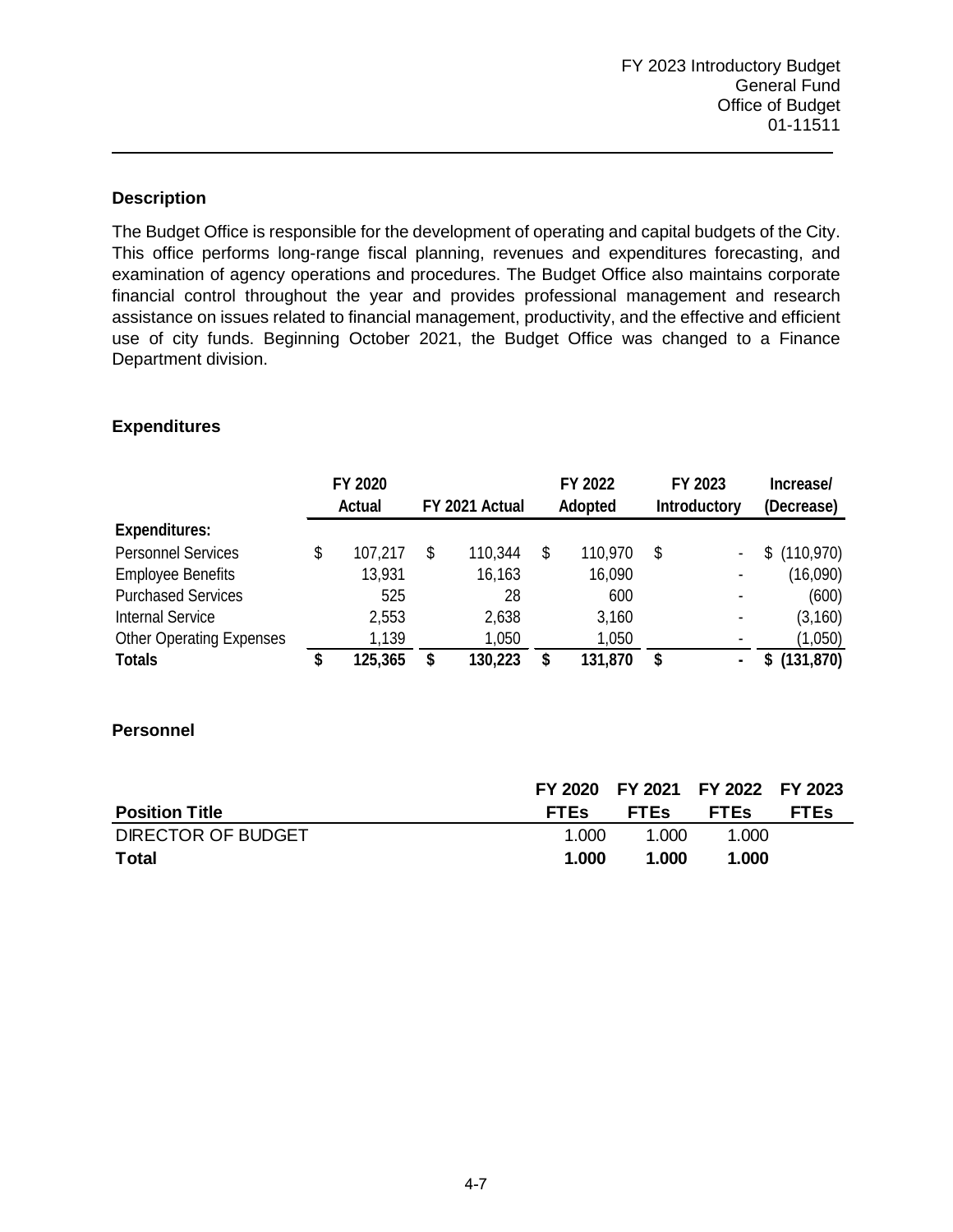The City Attorney's Office, located on the fourth floor of the Municipal Building, by City Charter, provides the following services: serves as legal counsel/advisor to the City Council, City Administration, the Danville City School Board, and other various boards and agencies of the City to ensure that the activities of the City are conducted in accordance with the requirements of the law, both substantively and procedurally; prepares ordinances and resolutions for consideration and passage by City Council designed to enhance the health, safety and welfare of the citizens of Danville, including researching applicable State and Federal Statutes necessary for legal compliance of same; drafts legal documents such as deeds, pleadings, performance agreements, and contracts as required and requested, oversees the preparation of contracts involving the City; institutes and prosecutes legal proceedings as needed; attends City Council and other meetings as appropriate; and manages and controls the law business of the City.

|                                 | FY 2020<br>Actual |         | FY 2021<br>Actual |         | FY 2022<br>Adopted |         | FY 2023<br><b>Introductory</b> |         | Increase/<br>(Decrease) |          |
|---------------------------------|-------------------|---------|-------------------|---------|--------------------|---------|--------------------------------|---------|-------------------------|----------|
|                                 |                   |         |                   |         |                    |         |                                |         |                         |          |
| <b>Expenditures:</b>            |                   |         |                   |         |                    |         |                                |         |                         |          |
| <b>Personnel Services</b>       | \$                | 311,711 | \$                | 317,224 | \$                 | 356,620 | \$                             | 371,110 | S                       | 14,490   |
| <b>Employee Benefits</b>        |                   | 39,143  |                   | 44,785  |                    | 74,620  |                                | 50,940  |                         | (23,680) |
| <b>Purchased Services</b>       |                   | 51,969  |                   | 109,919 |                    | 15,450  |                                | 15,450  |                         |          |
| <b>Internal Service</b>         |                   | 3,097   |                   | 4,541   |                    | 5,490   |                                | 6,010   |                         | 520      |
| <b>Other Operating Expenses</b> |                   | 27,003  |                   | 26,171  |                    | 37,660  |                                | 39,300  |                         | 1,640    |
| <b>Capital Outlay</b>           |                   | -       |                   |         |                    | 200     |                                | 200     |                         |          |
| <b>Totals</b>                   | S                 | 432,923 | \$                | 502,640 | \$                 | 490,040 | S                              | 483,010 |                         | (7,030)  |

## **Expenditures**

### **Personnel**

The Assistant City Attorney I below is authorized and funded 50% in the City Attorney's Budget and 50% in the Utilities Department Budget.

|                            | FY 2020     | FY 2021     | FY 2022     | FY 2023     |
|----------------------------|-------------|-------------|-------------|-------------|
| <b>Position Title</b>      | <b>FTEs</b> | <b>FTEs</b> | <b>FTEs</b> | <b>FTEs</b> |
| CITY ATTORNEY              | 1.000       | 1.000       | 1.000       | 1.000       |
| <b>LEGAL SECRETARY</b>     | 1.000       | 1.000       | 1.000       | 1.000       |
| <b>LEGAL ASSISTANT</b>     | 1.000       | 1.000       | 1.000       | 1.000       |
| ASSISTANT CITY ATTORNEY I  |             |             | 0.500       | 0.500       |
| ASSISTANT CITY ATTORNEY II | 1.000       | 1.000       |             |             |
| DEPUTY CITY ATTORNEY       |             |             | 1.000       | 1.000       |
| <b>Total</b>               | 4.000       | 4.000       | 4.500       | 4.500       |